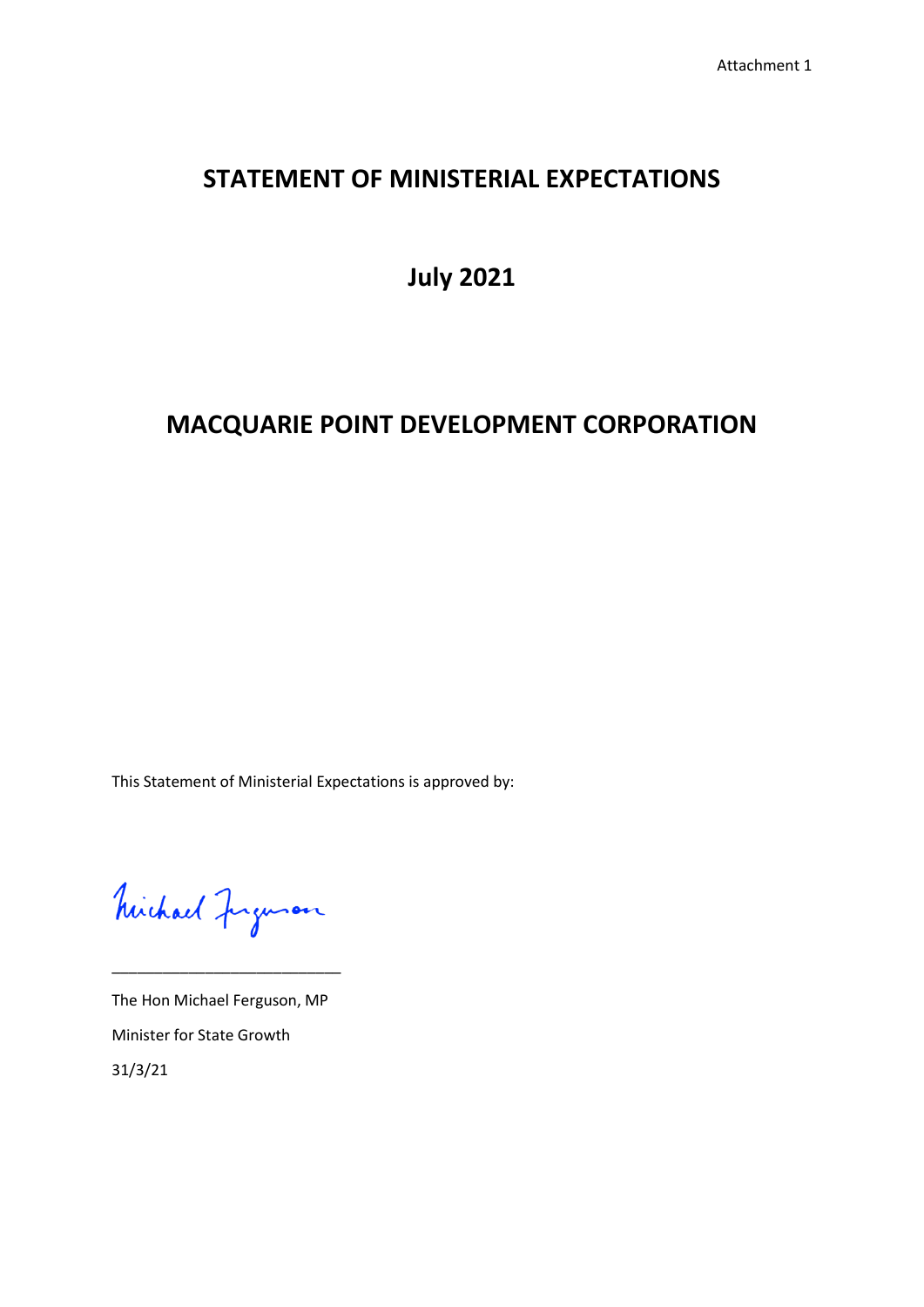## Contents

| 1.   |  |
|------|--|
| 2.   |  |
| 3.   |  |
| 4.   |  |
| 4.1. |  |
| 4.2. |  |
| 4.3. |  |
| 4.4. |  |
| 4.5. |  |
| 4.6. |  |
| 4.7. |  |
| 4.8. |  |
| 4.9. |  |
|      |  |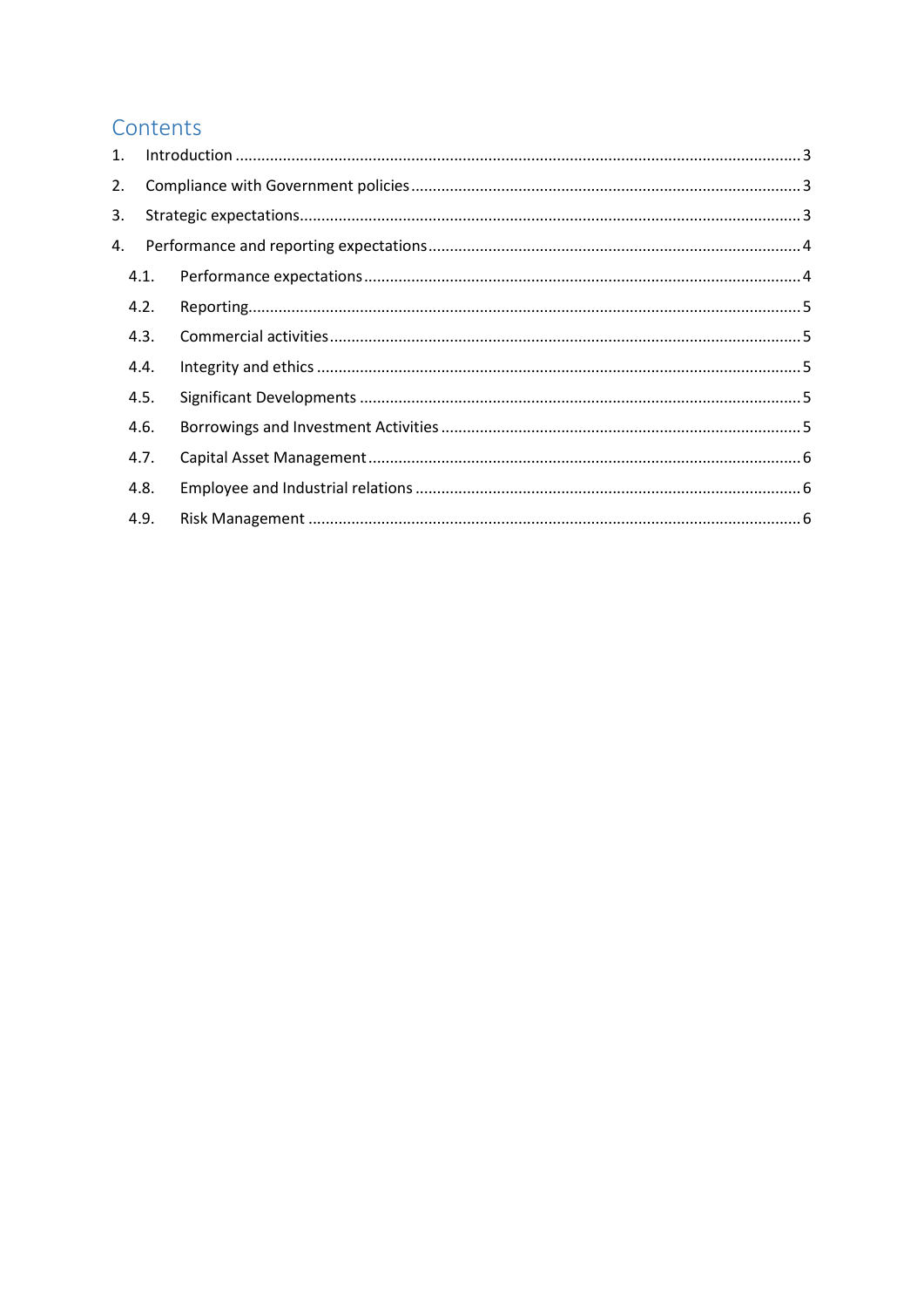### <span id="page-2-0"></span>1. Introduction

This Statement of Expectations (Statement) has been prepared by the Minister for State Growth (the Minister) for the Macquarie Point Development Corporation Board (the Board).

This Statement sets out the Tasmanian Government's broad policy expectations and requirements of the Board, as provided for in the *Macquarie Point Development Corporation Act 2012* (the Principal Act).

This Statement should be read in conjunction with:

- i. the Principal Act, which governs the operations of the Macquarie Point Development Corporation (the Corporation)
- ii. Intergovernmental Agreement (IGA) Schedule L, Macquarie Point Railyards Precinct Remediation Project (National Partnership agreement on Specific Projects) signed in 2012 between the Tasmanian and Australian Governments
- iii. Hobart City Deal, signed 24 February 2019.

In addition to requirements set out in the Principal Act, the Board is to also comply with all other applicable legislative, policy and/or other requirements, including but not limited to work health and safety, environmental and industrial relations obligations.

This Statement takes effect from the date signed until 30 June 2022.

This Statement is to be published on the Corporation's website.

### <span id="page-2-1"></span>2. Compliance with Government policies

In pursuing the strategic expectations stated in section 3, the Corporation shall act in accordance with:

- i. Treasurer's Instructions and guidelines that are applicable to the Corporation
- ii. any Government policies specifically applying to the Corporation as advised by the Minister
- iii. direction/s given by the Minister in accordance with section 36 of the Principal Act.

### <span id="page-2-2"></span>3. Strategic expectations

The principal objectives and functions of the Corporation are prescribed in sections 6 and 7 of the Principal Act. In undertaking its principal objectives and functions, the Minister expects the Corporation to:

- i. pursue the compliant, timely, safe, cost effective and fit for purpose remediation of Macquarie Point site, to support a staged approach to permanent development
- ii. deliver the key elements, including supporting infrastructure, to implement the Macquarie Point Masterplan 2017-2030, which provides for a vibrant and active area, with a mix of uses that connects with and complements adjacent areas within Hobart
- iii. increase the accessibility and use of Macquarie Point through site activation, ensuring it does not inhibit the longer term and permanent development of the site
- iv. support the implementation of the Hobart City Deal, through:
	- (a) engagement with the Department of State Growth and representation through intergovernmental governance structures to plan and prepare for the establishment of an Antarctic and Science Precinct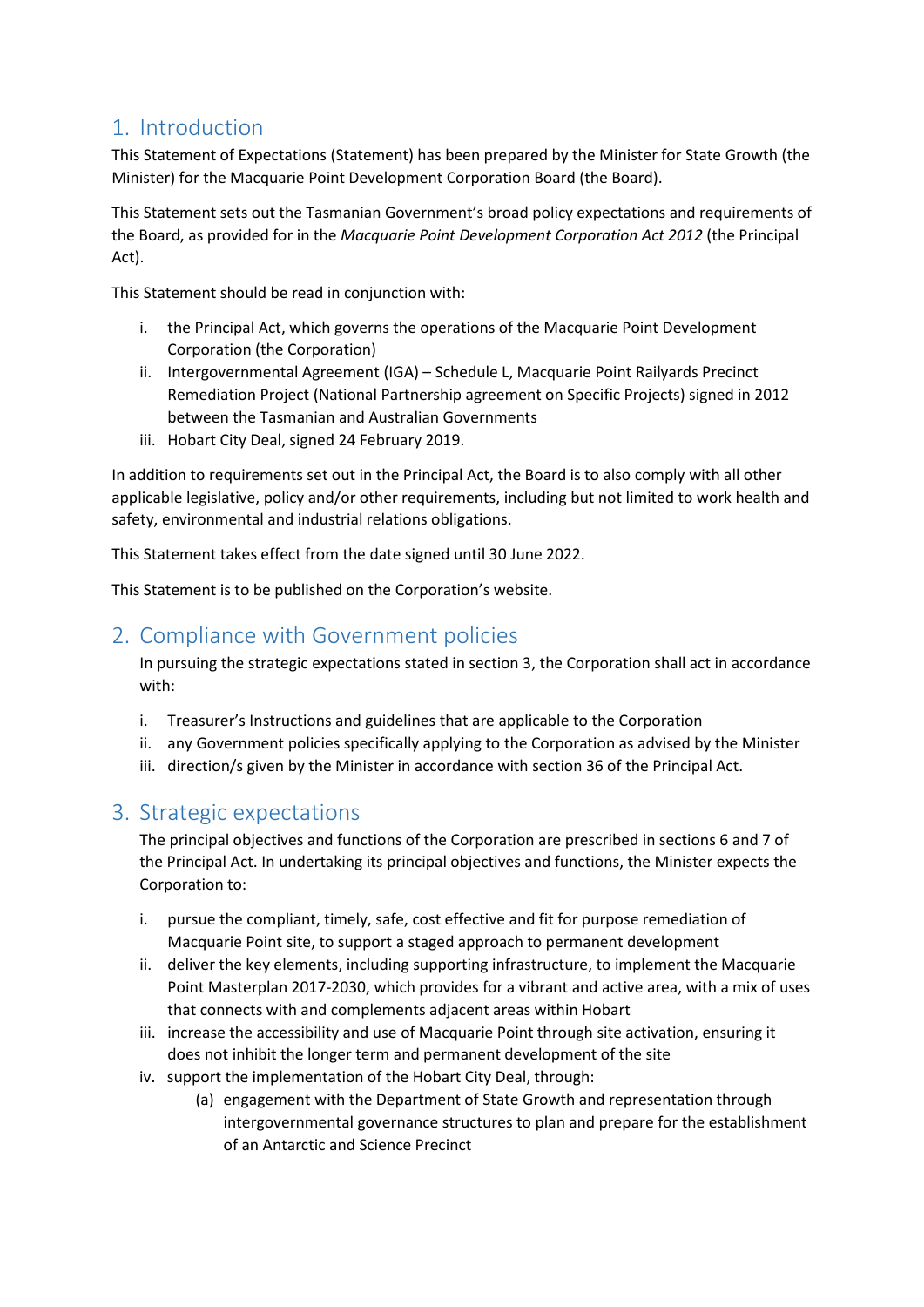- (b) engagement with the Department of State Growth and key stakeholders to plan and prepare for the transformation of Macquarie Point into a cultural, tourism and arts hub, to complement the existing network of facilities in keeping with, and as part of, the Tasmanian Government's Cultural Facilities Development Vision
- v. ensure site activation and permanent development of Macquarie Point is not undertaken in isolation and is informed by the land use of adjoining areas and make sure:
	- (a) development occurs in accordance with the *Sullivans Cove Planning Scheme 1997*
	- (b) development complements, and does not impede, the working Port of Hobart
	- (c) development is supported by onsite transport and infrastructure provisions including, but not limited to:
		- i. public transport infrastructure
		- ii. parking of cars, bicycles, and provision for other passenger transport
		- iii. key pedestrian link ways.
	- (d) transport and traffic impact assessments are undertaken in consultation with the Department of State Growth and other relevant stakeholders, to facilitate access to, through and from the Macquarie Point Site, including progressing northern access to the site and neighbouring port.
- vi. provide advice on, and progress necessary planning and other activities to implement, the Corporation's principal objectives and functions and the expectations identified in this Statement
- vii. ensure opportunities are provided for open and targeted engagement with regard to the activation and development of the Macquarie Point site
- viii. ensure development opportunities, including staged land release strategies, and land leasing and sales are informed by a suitable and competitive process and approvals in accordance with the Principal Act
- ix. operate in accordance with sound commercial practice and ensure ongoing financial sustainability.

## <span id="page-3-1"></span><span id="page-3-0"></span>4. Performance and reporting expectations

#### 4.1. Performance expectations

The Minister expects the Corporation to:

- i. prepare and implement capital works identified in the Corporate Plan, in accordance with section 38 of the Principal Act, namely:
	- (a) Gateway remediation feasibility study
	- (b) Hobart Main Sewer realignment
	- (c) *The park* (Design and Investigation Phase)
	- (d) supporting site infrastructure
	- (e) District Infrastructure Scheme (Design and Investigation Phase)
	- (f) Antarctic and Science Precinct Works (Part A)
	- (g) Cenotaph Stair links Stage 1 & 2
	- (h) Round House remediation.
- ii. ensure public funding is used efficiently, effectively and is appropriately reported
- iii. progress activities in keeping with the Corporation's principal objectives and functions that support revenue raising to fund the full cost of the Corporation's administration costs
- iv. have a system to monitor and report on the range of individual, and frequency of engagement with, stakeholders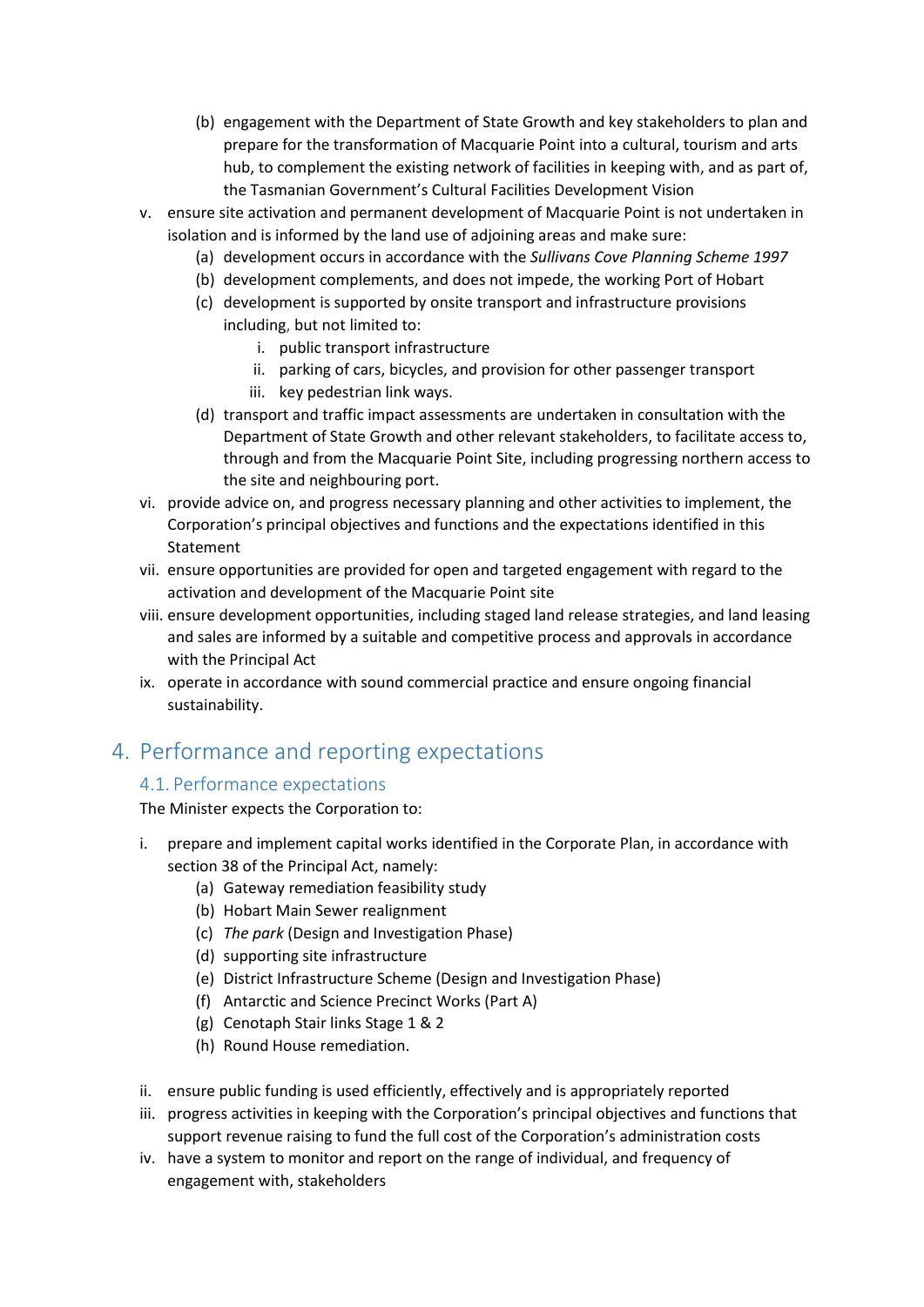- v. have strategies in place to provide for the staged release and development of the site
- vi. comply with any reasonable requests for information from the Minister or other Government agencies.

#### <span id="page-4-0"></span>4.2. Reporting

The Minister expects the Corporation to comply with any relevant reporting requirements specified in any guidelines issued by the Government and the requirements of the Principal Act.

This includes the development of:

- i. a Corporate Plan consistent with the requirements identified in section 38 of the Principal Act
- ii. an Annual Report consistent with the requirements identified in section 50 of the Principal Act
- iii. Consistent with section 4.1 performance expectations, provide quarterly updates to the Minister on work and activity undertaken to activate and develop the site.

#### <span id="page-4-1"></span>4.3. Commercial activities

The Minster expects the Corporation to only carry out commercial activities that are:

- i. consistent with the Corporation's principal objectives and functions;
- ii. appropriately costed and managed with the objective that they yield a net financial return; and
- iii. comply with the competitive neutrality principles.

#### <span id="page-4-2"></span>4.4. Integrity and ethics

The Minister expects the Board, management and employees of the Corporation to exhibit integrity and professionalism in undertaking their duties and to comply with and uphold the State Service Principles.

#### <span id="page-4-3"></span>4.5. Significant Developments

The Minister is to be kept informed of any matters of significance. Specifically, the Minister expects to be notified of any adverse developments which may, or have the potential to significantly:

- i. impact on or impede the Corporation's capacity to deliver on its principal objectives and functions or expectations contained in this Statement
- ii. impact on the Corporation's capacity to meet its financial or other commitments or obligations
- iii. affect outcomes to the community;
- iv. affect the financial viability or operating ability of the Corporation
- v. impact on Government policy, stakeholder relations or environmental issues or that have a wider public interest.

#### <span id="page-4-4"></span>4.6. Borrowings and Investment Activities

The financial affairs of the Corporation are prescribed in the Principal Act.

Capital structure and debt levels should be maintained at a level that is consistent with the overall strategic portfolio objectives of the Government as advised by the Minister from time to time.